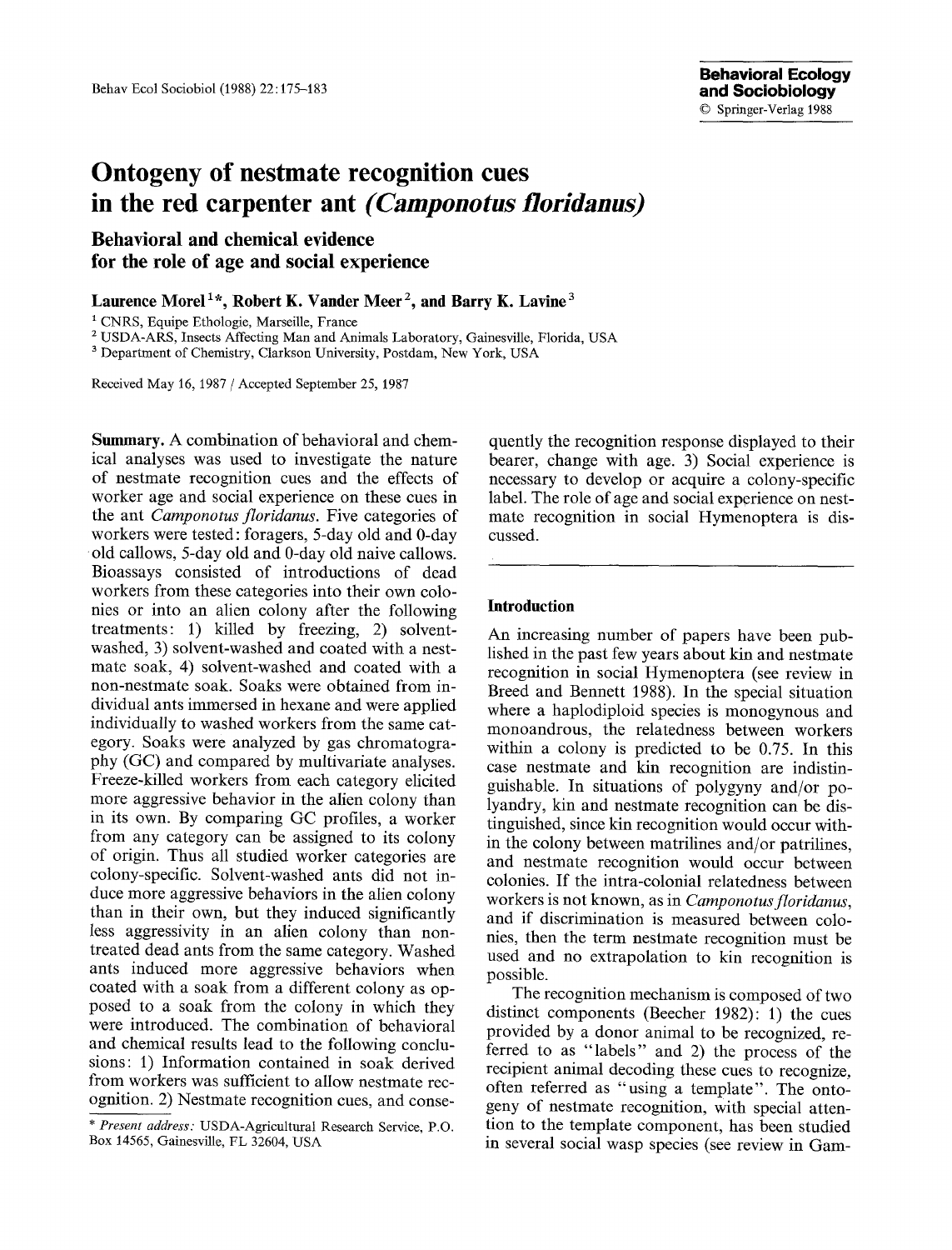boa et al. 1986b). In ants the ontogenetical studies have not distinguished between the two recognition components. In *Camponotus vagus* (Morel 1983) and *C.floridanus* (Morel 1988), interactions with older nestmates during the first hours of adult life are necessary to be completely recognized as a nestmate and to have the ability to recognize nestmates. In *Camponotus* again, Carlin and H611 dobler (1986) showed that colony-specific recognition labels are learned by workers after their eclosion. As is known in many ant species, callow workers of *C. floridanus* can be successfully crossfostered between colonies. The resulting young workers are recognized as nestmates by the sisters of their foster nurses. This suggests that colonyspecific recognition cues were transmitted from the nurses to the adopted callows (Morel and Blum 1988).

Chemical signals are the only nestmate (or kin) recognition cues known in ants and bees (Hölldobler and Michener 1980) and certainly play a major role in social wasp recognition (Oamboa et al. 1986b). These chemical signals are present on the insect's cUticle as the result of genetically controlled production (e.g. in the ant *Pseudomyrmex ferruginea,* Mintzer 1982) and/or adsorption from the environment (e.g. in the ant *Solenopsis invicta,* Obin 1986). In small colonies of *Camponotus,* queen derived labels are dominant, but worker derived labels are clearly noticeable when the queen is removed or has a reduced fertility (Carlin and H611dobler 1986, 1987a, b). Both environmentally derived and individually produced (by queens and/or workers) chemical cues may be exchanged among other colony members through social interactions. Chemical analyses of artificial groups of *Manica rubida* and *Formica selysi* (Errard and Jallon 1987) or of several North American *Camponotus* species (Vander Meer and Carlin unpublished) indicated that members of these groups had mixed chemical profiles characteristic of the species present. Therefore chemicals are shared and acquired among the members of these artificial groups. A study of the integration mechanism of a myrmecophilous beetle into fire ant *(Solenopsis* spp.) colonies also demonstrated a transfer of cuticular components from host to myrmecophile. This transfer was correlated with the beetle's acceptance into the ant colony (Vander Meer and Wojcik 1982).

We report the results of a behavioral and chemical analysis of the ontogeny of nestmate recognition cues in the ant *Camponotus floridanus.* Such a combined ontogenetical study has not been reported in social insects. The criterion used for nestmate recognition was the aggressive behavior displayed by workers toward conspecific alien intruders. The role of chemicals was tested using solvent-washed ant dummies coated with soaks from either nestmates or non-nestmates. The role of age was investigated by comparing the chemistry and aggressive responses displayed to three age groups: newborn, 5-day old callow workers, and foragers. Naive callow workers were compared to normal ones of the same age to investigate the role of social experience.

## **Methods**

#### *Study animals*

Colonies of *Camponotus floridanus* were collected in the Appalachicola National Forest and in Gainesville, Florida. In the laboratory, ants were housed in Petri dish cells (135 mm diameter) that had a layer of moistened dental plaster (Castone®). For each colony or group of workers, the cells were contained in a plastic arena  $(55 \times 40 \times 18 \text{ cm})$ , the sides of which were coated with Fluon<sup>®</sup> to prevent escapes. Ants were fed regularly with honey and immature insects. Water was supplied in test tubes closed with cotton wool. The following worker categories were tested:

1) Foraging workers (F) collected at the honey source in the foraging area.

2) Normal callow workers less than 12-h old (referred to as 0-day old, CO). They were defined by their pigmentation, mobility, and presence of some pupal skin, and were taken directly from the source colony cells.

3) Normal 5 day-old callow workers (C5) were initially collected as described for CO then maintained separately in Petri dish cells (50 mm diameter) with other C5 callows and always with an equal number of nurses  $(1:1)$ .

4) Naive callow workers were artificially removed from their cocoon with fine forceps and tested between 3 and 12 h old (NO).

5) Naive callow workers artificially emerged from their cocoon were maintained separately with other naive eallows of the same age, without nurses, in small Petri dish cells. They were tested at 5-days old (N5).

#### *Behavioral assays*

Dead workers from each of these five categories were tested after one of the following treatments:

1) Freeze-killed ants: workers were frozen until dead (ca. 3 h) then warmed to room temperature.

2) Washed ants: Each live individual was soaked in 150 µl of hexane for 3 h then rinsed with additional hexane and allowed to air dry for 15 min. The ants were dead after this procedure. The soak was transferred to a clean vial, concentrated under nitrogen to about 20  $\mu$ l, and used in the two following treatments.

3) Washed ants coated with a nestmate soak: A total nestmate soak was applied with a capillary pipet in three equal aliquots to the head, thorax and abdomen of a washed worker of the same category. Treated ants were allowed to air dry for 15 min before testing.

4) Washed ants coated with an alien soak: The above procedure was used to apply a soak from a non-nestmate to a washed worker.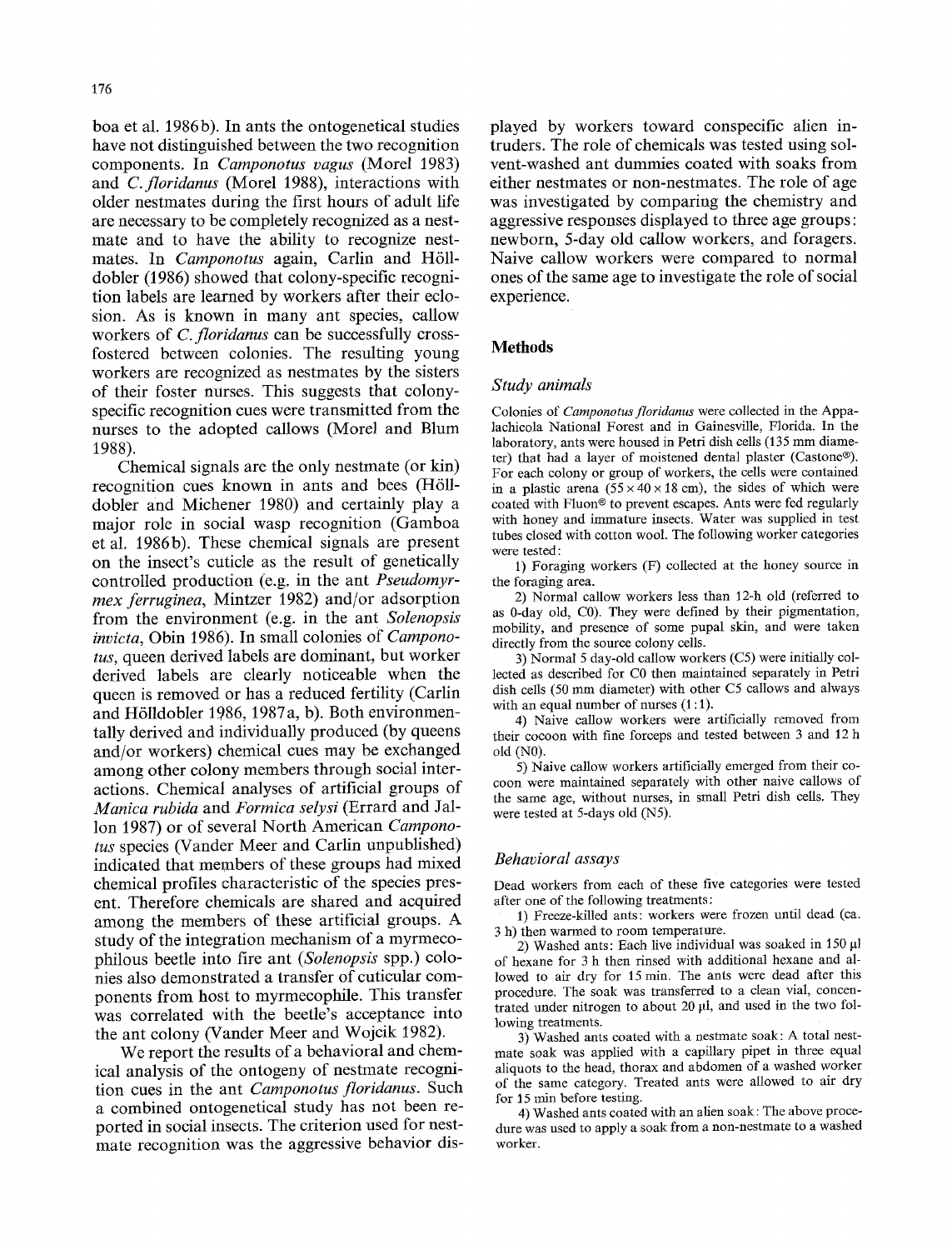Two queenless groups of ca. 600 workers, each coming from a different colony, were tested between the second and fourth week after they were collected from the field. Just after treatment (one of the four described above), individual ants were introduced into the foraging area of their own colony or into the foraging area of the alien colony. Active foraging and patrolling allowed the discovery of the introduced ant within the first minute, as well as a large number of potential encounters between the introduced and resident ants. For each of the five categories of worker, for each treatment, and for each kind of introduction (nestmate or alien), 10 replicates were performed (total of 800 introductions). The aggressive behavior displayed by resident workers in *Camponotus* spp. has already been described (Morel 1983; Carlin and H611dobler 1986). The aggressive acts used in this study were opening of the mandibles, grasping, and flexing of the gaster to spray formic acid. Nibbling and light, short-duration seizing were not included in the analysis when freeze-killed ants were tested, since these behaviors were often associated with transportation rather than aggression. However, in bioassays with live ants (see below for chemical analysis), these behaviors could be unambiguously used.

For each assay, the number of residents performing aggressive acts to the introduced ant was recorded at the end of every minute for a total of 10 min. The score of each assay was the total number of ants performing the three aggressive acts mentioned above during these 10 recordings. The distributions of these scores were very variable, so their medians rather than means, were selected for graphic representation (Fig. 2). Comparisons between the scores corresponding to different treatments and worker categories were performed with Mann-Whitney  $U$  tests. The type of aggressive act was also recorded for each observation, in some cases, as mentioned in the results section, the total number of ants performing the most aggressive acts (i.e. grasping and gaster flexion), instead of all aggressive acts pooled together, was used.

#### *Chemical analysis*

Chemical analyses were performed on four queen-right colonies A, B, C, and D. Colonies A and B were raised from foundress queens in the USDA-ARS Fire Ant Project Laboratory, Gainesville, Florida. Colony C and D were collected from the field. Foragers were analyzed from these four colonies (15 from A, 10 from B, and 5 each from C and D). The four categories of callow workers (CO, C5, NO, and N5) were analyzed in colonies A and B (10 replicates for each category and for each colony). In addition, 16 samples (10 from colony A, 6 from colony B, 7 being foragers, 3 C5, 2 CO, 3 N5, and 1 NO) were analyzed blind.

A series of bioassays were performed on colony A and B with live callows according to the same procedure described for dead ants, except the introduction procedure which was specific for live ants : Each ant was introduced into the foraging area under a glass tube and maintained like this for 10 min to allow the alarm behavior induced by manipulation to dissipate. At the end of the assay, the ant was removed and used for chemical analysis.

Individual ants were soaked in 150 gl of hexane. After three hours, the ant was removed and the solution was transferred via a Pasteur pipet to a clean vial. Prior to analysis, soaks were concentrated to about  $20 \mu l$  under a stream of nitrogen. Gas chromatography (GC) was performed on a Varian 3700 gas chromatograph equipped with a flame ionization detector and a 30 meter DB-1 fused silica capillary column (J & W Scientific Inc.; 0.322 mm ID, 0.25 µm film thickness). The oven



Fig. 1. A representative GC trace of a forager from colony A showing the 15 peaks on which multivariate analyses were based

temperature was programmed from  $50^{\circ}$  C (1 min hold) to 285 $\degree$  C at 5 $\degree$  C/min, then held at 285 $\degree$  C for 12 min. Chromatograms were analyzed with a Varian Vista 401 data processor.

Pattern recognition methods were used to analyze the GC data. In this study we used principal component analysis (Jolliffe 1986) and the K-nearest neighbor classification method (Ton and Gonzalez 1974) to seek relationships between the GC profiles of the ants and the biological variables, i.e. age, social experience and colony of origin. Each chromatogram was represented by a data vector  $X = (x_1, x_2, x_3, \dots, x_i, \dots, x_n)$ where component  $x_i$  is the area of the  $j_{th}$  peak. In our study each GC peak was normalized and expressed as percent of total area to indicate relative concentrations. Of the more than 40 peaks present in each chromatogram, only 15 were considered for pattern recognition analysis (Fig. 1). Each of these peaks has an area representing more than 1% of the total. Computer peak integration always yielded unambiguous results. The normalized chromatographic data were also autoscaled so that each variable (peak) had a mean of zero and standard deviation of one.

#### **Results**

#### *Behavioral assays*

Freeze-killed ants from all test categories induced significantly more aggressive acts in the alien colony than in their own (Fig. 2A). In addition, there were significant differences in the behavior induced by the five worker categories, whether they were introduced into their own colony or into the alien colony.

When introduced into their own colony, freezekilled foragers did not induce aggressive behavior. All four categories of callow workers elicited some aggressive acts, but naive callow workers caused significantly more aggressive acts than normal callows of the same age. The most intense aggressive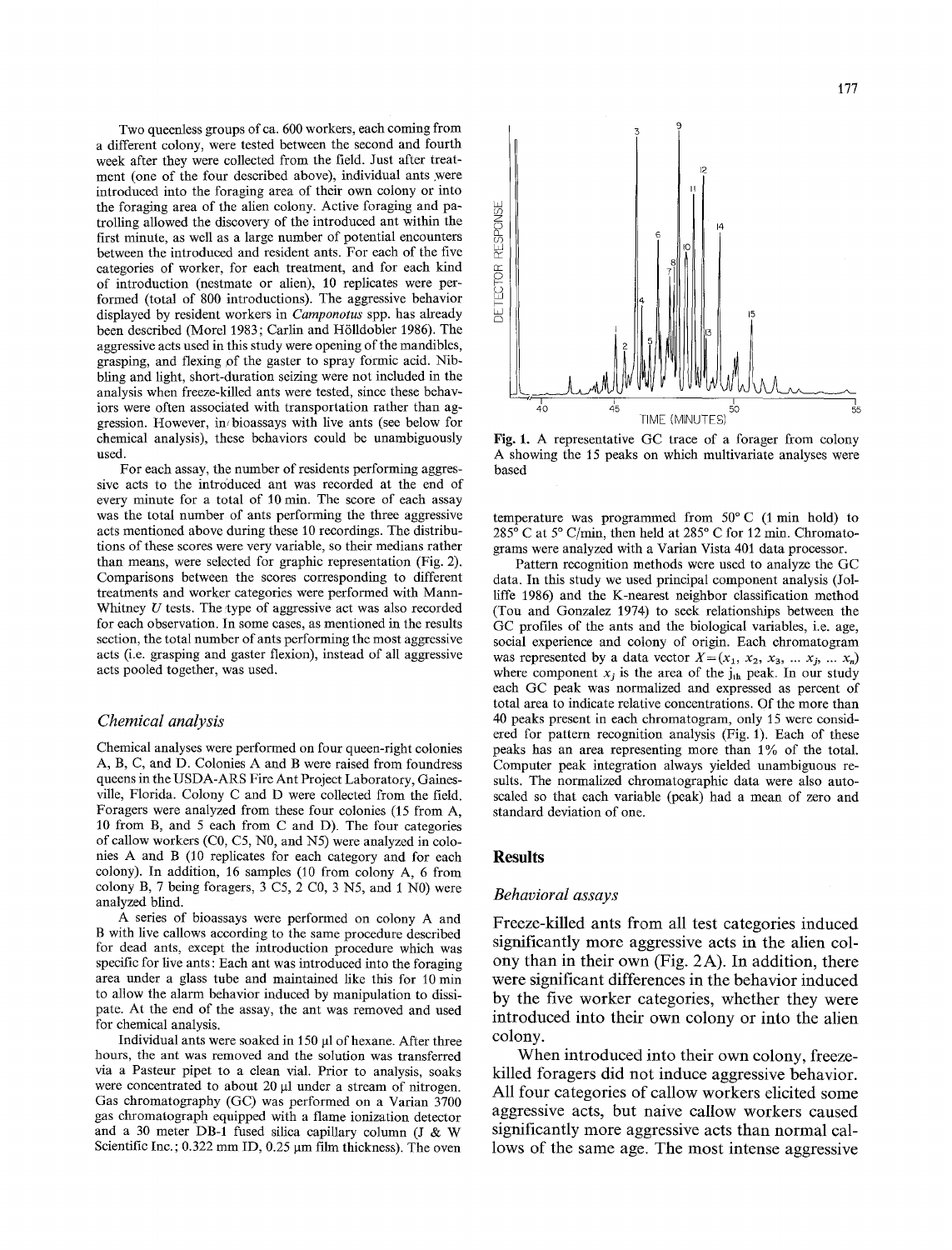



Fig. 2A-E. Median number of resident ants performing aggressive acts toward introduced dead ants from the five studied categories (F, C5, CO, N5, and NO) after the following treatment: A freeze-killed; B solventwashed; C solvent-washed workers coated with a nestmate soak; D solventwashed workers coated with an alien soak; E live workers (foragers not tested). For each worker category and each treatment, I0 introductions were made into their own colony *(white bars)* and 10 introductions into the alien colony *(stripped bars).* Mann-Whitney U test significance: \*\*\* P<  $0.001$ ; \*\*  $P < 0.01$ ; \*  $P < 0.05$ 

act, gaster flexion with formic acid spray, was never displayed toward normal callows: however, it occurred in 2 of the 20 introductions of NO callows and in 8 of the 20 introductions of N5 callows. No significant difference was observed between CO and C5 callow introductions. NO and N5 callow introductions differed only on the number of gaster flexions given above  $(X_1^2=4.08, P<0.05)$ . Thus only foragers were recognized immediately by their nestmates; however, the small number of aggressive acts displayed by nestmates toward CO callows was not significantly different from zero.

When introduced into the alien colony, freezekilled foragers induced the largest number of aggressive acts, which was not significantly different from the results obtained with C5 callows. But the number of aggressive acts induced by foragers was

significantly larger than the number induced by N5, N0 and C0 callows  $(P<0.01)$ . There was no significant difference in response to N5 and C5 callows; neither was there a difference in response to NO and N5 callows. However, normal callows (CO and C5) induced significantly more aggressive acts at 5-days old than at 0-day old  $(P<0.001)$ . The number of the most aggressive acts (grasping and gaster flexion) was significantly larger toward C0 than toward N0  $(P<0.01)$ .

There was no significant difference between introductions of washed ants into the source colony and into the alien colony for N5, NO, and CO callows (Fig. 2B). Washed foragers and washed C5 callows still induced more aggressive acts in the alien colony than in their own, but significantly less than freeze-killed ants from the same categor-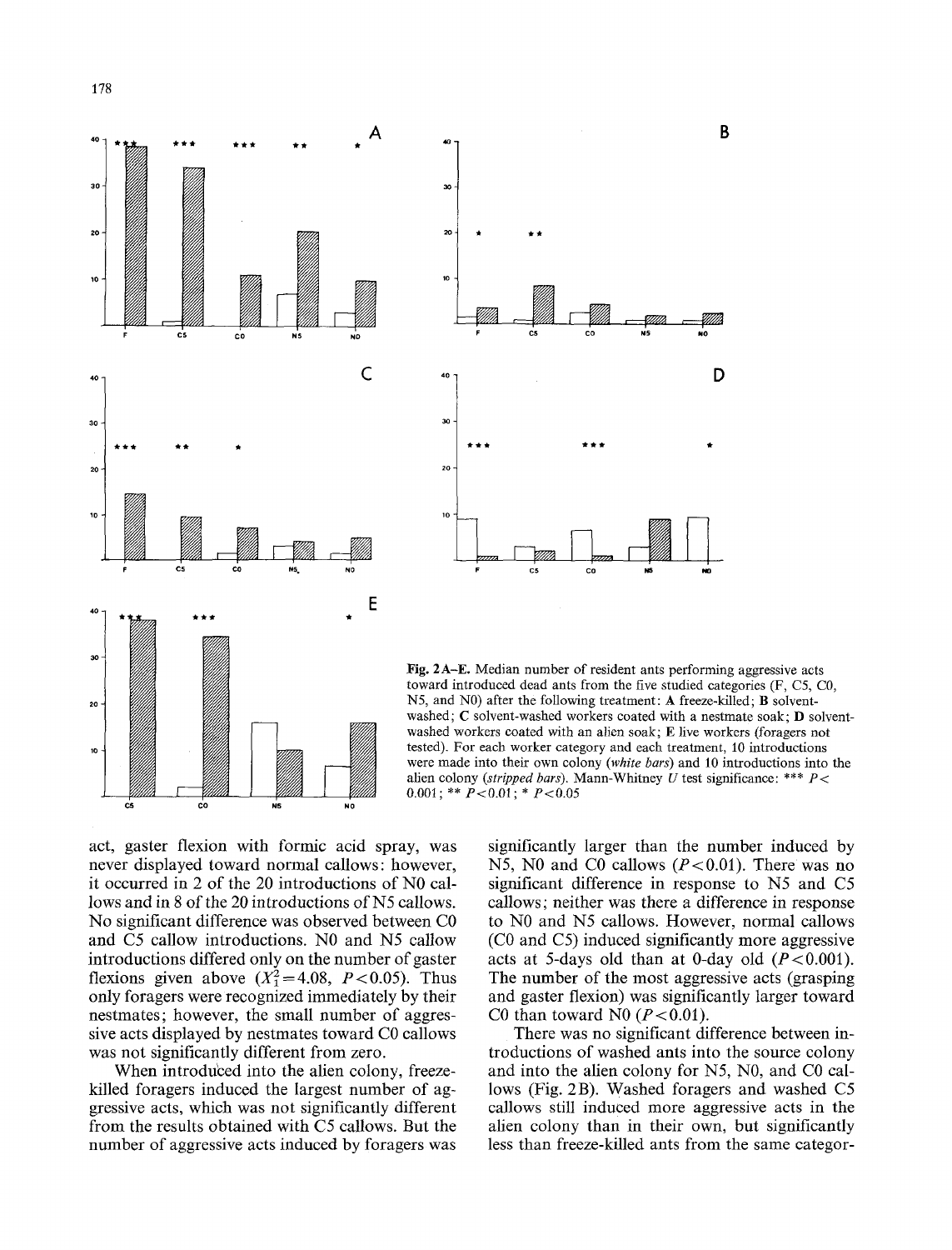

Fig. 3A-C. Plot of the two first principal components of the 15 GC peaks obtained from individual workers. The lines between groups or the envelope of each group were drawn arbitrarily for clarity. A Foragers from colony A ( $N=15$ ), colony B ( $N=10$ ), colony C ( $N=5$ ), and colony D ( $N=5$ ). B Pooled workers from all studied categories (F, C5, C0, N5, and N0) from colony *A (black circles)* and colony B *(open circles).* C Foragers (1), C5 callows (2), CO callows (3), N5 callows (4), and NO callows (5) from colony A

ies ( $P < 0.001$  for F;  $P < 0.01$  for C5). In addition, more aggressive acts were displayed toward washed nestmate foragers than toward freezekilled nestmate foragers ( $P < 0.05$ ). This difference was not significant for C5 callows. The wash treatment also eliminated the differences between test categories obtained with freeze-killed ants described above.

The number of aggressive acts was significantly larger toward ants coated with a soak than for washed ants of the same categories in the following cases: 1) Foragers coated with a nestmate soak introduced into the alien colony and 2) foragers and NO callows coated with a soak from the alien colony, and introduced into their own colony. Similarly, a greater number of differences between test categories were observed for introduced ants coated with either a nestmate or an alien soak when compared to washed ants. However, some differences obtained between categories of freezekilled ants were not observed in ants coated with a soak.

When coated with a soak from a nestmate, washed ants induced more aggressive acts in the alien colony than in their own. The difference was significant for the categories F, C5, and CO (Fig. 2C). When washed ants were coated with soaks from the alien colony, they induced more aggressive acts in their own colony than in the alien colony (Fig. 2D). The difference was significant for F, CO and NO workers. However, the reverse occurred for N5 callows, although the difference was not significant.

The four categories of callow workers were tested alive in colonies A and B (Fig. 2E), after which the same workers were analyzed chemically. The total number of resident ants displaying aggressive acts toward CO and C5 callows was significantly larger in the alien colony than in their own. For NO callows, the difference was significant

when only grasping and gaster flexion were considered  $(P<0.05)$ . N5 callows tended to elicit more aggressive behavior when introduced into their own colony, although the difference was not significant. When only grasping and gaster flexion were considered, normal callows were significantly less attacked in their colony than naive callows of the same age ( $P < 0.05$ ). Within naive workers, N5 callows induced more aggressive acts than NO callows  $(P<0.05)$ . In the alien colony, C0 callows were more attacked than N0 callows ( $P < 0.05$ ). The difference was not significant between N5 and C5 callows, even with a large difference in the medians (Fig. 2E), due to an asymmetrical distribution of the scores for the N5 category.

## *Chemical analysis*

Using principal component mapping techniques developed from the 15 GC peaks (Fig. 1), the chemical profiles of the foragers obtained from four different colonies A, B, C, and D were compared. This same technique was used to compare the GC profiles of ants from colony A to those from colony B. For each colony, principal component mapping experiments of this nature were also performed for the purpose of determining whether or not a relationship exists between the chemical profile of a worker ant and its category (F, C5, CO, N5, or NO).

The chemical profiles were found to be characteristic of the colonies. In Fig. 3 A the results of a principal component mapping experiment are shown for the foragers from the four different colonies. Each ant is represented as a point in the principal component map. It is evident that the four colonies are well separated in the two-dimensional principal component space. It is also important to note that this projection is made without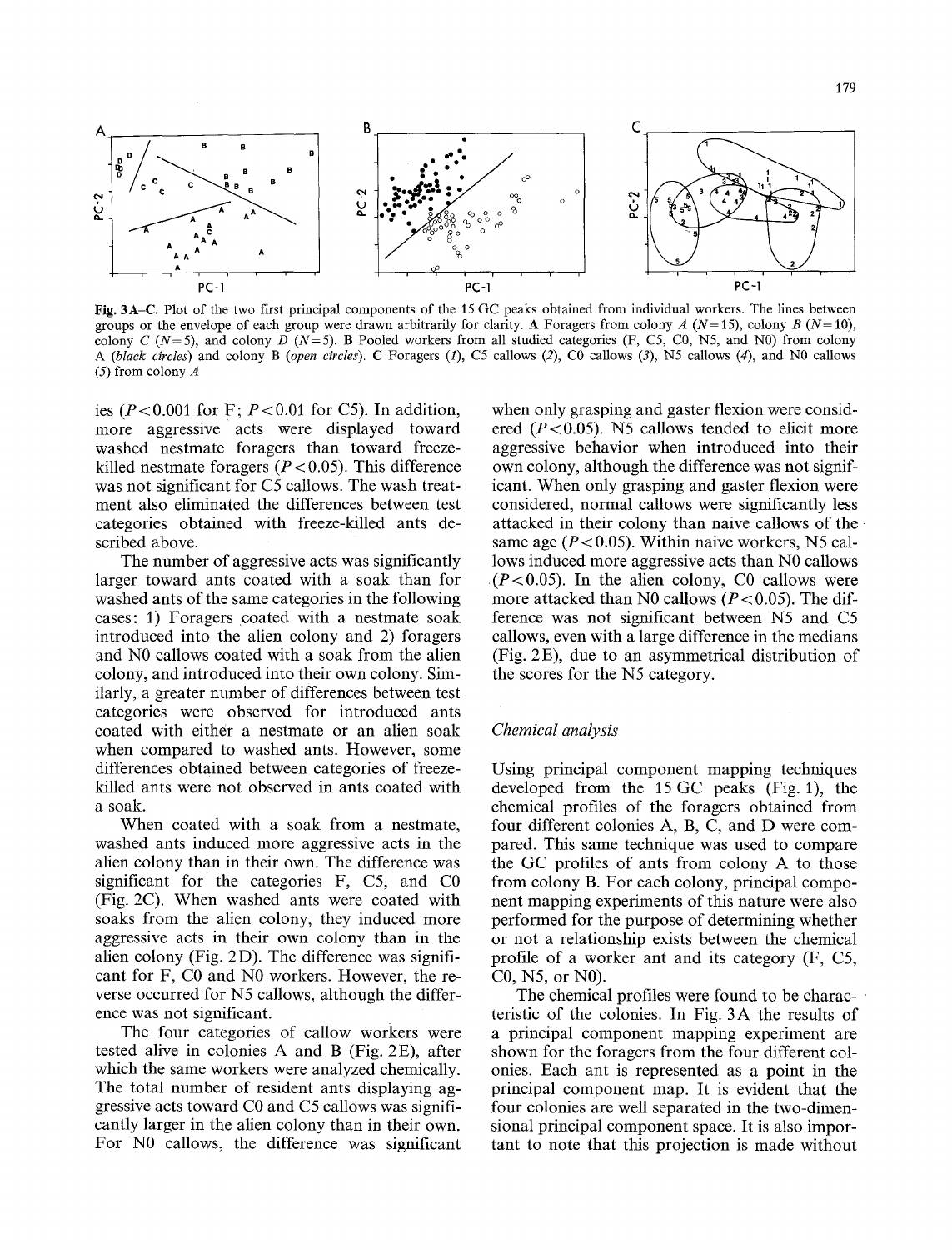the use of information about the class assignment of the samples. The resulting separation is, therefore, a strong indication of real differences in the hydrocarbon profiles of the ants. The first two principal components account for 68.8% of the total cumulative variance.

In Fig. 3 B the results of a principal component mapping experiment are shown for ants from all five categories in colonies A and B. Again, the colonies are well separated in the two-dimensional map. The first two principal components account for 60.8% of the total cumulative variance. The first nearest neighbor classification procedure was also used to analyze the data. In this phase of the study the data set was divided into four categories according to the colony of origin of the ant samples. A 98% correct classification success rate was achieved with the training set members. Sixteen ant samples comprising a prediction set were then added to the training set, and the colony of origin was determined for the unknowns, again using the first nearest neighbor classification rule. All of the members of the prediction set were correctly classified.

The chemical profiles were also found to be characteristic of the worker's category. In Fig. 3 C the results of a principal component mapping experiment are shown for colony A. Pattern groupings according to worker category can be seen in the figure. The first two principal components account for 75.1% of the total cumulative variance. A mapping experiment of this nature was also carried out for colony B, and again pattern groupings with respect to worker type were observed. Principal compohent maps were also used to predict the worker category of the sixteen blind samples. To accomplish this task, the data set was again divided into two groups according to the colony of origin: A or B (none of the blind specimens were identified as colony C or colony D members). Blind samples identified as being members of colony A were added to the group that included the known colony A samples. A principal component analysis was then performed on the enlarged colony A training set, and the worker type of each unknown sample was determined on the basis of its position in the principal component space relative to the other known workers. This same experimental sequence was repeated for the blind samples that were identified as being members of colony B. Using this approach, 14 of the 16 (85.5%) blind specimens were correctly assigned to their respective worker category. The two samples that were misidentified with this technique were a forager and a C5 callow worker.

#### **Discussion**

Nestmate recognition has been reported in a large number of eusocial Hymenoptera (see reviews in Gadagkar 1985; Breed and Bennett 1988). In ants, recognition cues produced by workers, the queen, and/or acquired from the environment have been reported in several different species (see review in Breed and Bennett 1988). The importance of the queen in *Camponotus* recognition systems has been stressed by Carlin and Hölldobler (1983, 1986, 1987a). Our behavioral results were obtained with queenless colonies. If queen labels last more than 4 weeks (maximum duration of the absence of the queen) it is possible that a queen effect was still present when the ants were tested in our assays. In any event, our results showed that the presence of the queen is not necessary for young callows to acquire the colony label.

The role of chemical cues in nestmate recognition in social Hymenoptera has been suggested for a long time by many behavioral studies (see Hölldobler and Michener 1980). From another direction, cuticular chemicals (hydrocarbons in particular) have been associated, but not directly correlated, with nestmate recognition (Vander Meer and Wojcik 1982). Recently, a direct correlation between worker chemical rinse and nestmate recognition has been demonstrated in the ant *Camponotus vagus* (Bonvavita-Cougourdan et al. 1987). Our results with *C.floridanus* show that chemicals derived from worker soaks are involved in nestmate recognition. However, ant rinses or soaks contain exocrine products, regurgatory products, and/or excretory products in addition to the expected cuticular chemicals (Vander Meer 1988). Also, although hydrocarbons are the major class of GC detectable compounds in *C.floridanus* soaks (Morel and Vander Meer unpublished), we cannot say at this time that they are responsible for nestmate recognition. A three hour hexane soak was sufficient to suppress or to significantly diminish a worker's ability to be recognized as a nestmate or a non-nestmate. It also suppressed or lowered the differences induced by age and social experience. Solutions obtained from individual worker soaks applied to solvent-washed ant dummies clearly demonstrated that chemicals from the worker soak carried information about its colony of origin. Soaks applied to washed ants gave variable results for callow workers. This may be due to the small amount of material obtained from callow soaks as compared to forager soaks (Morel and Vander Meer unpublished). However, some behavioral cues normally associated with callows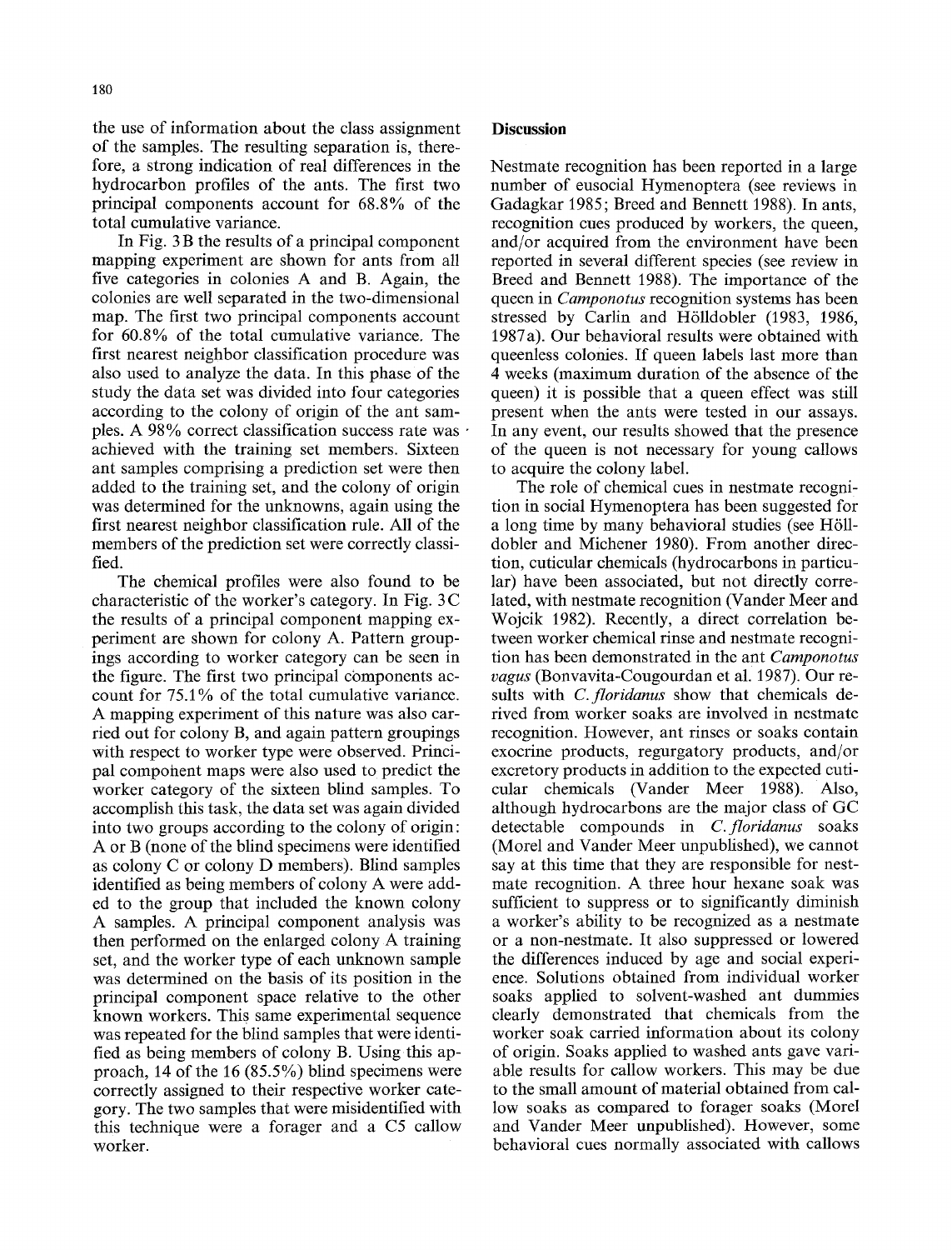may be missing in dead test callows. In addition to these results, all of the worker categories tested (0- and 5-day old normal or naive callow workers, and foragers) could be assigned to their colony based on their GC profiles.

Even if the ontogeny of labels and templates occurred simultaneously, it is essential for an understanding of the recognition process to study these components independently (Gadagkar 1985; Gamboa et al. 1986b). Our results concerned only the ontogeny of the colony label. This label can be carried by an animal without changes during its life-time or alternatively, it can be modified during development. Honeybees (Breed 1983) and gynes of *Polistes fuscatus* wasps (Gamboa et al. 1986a) possess the colony label just after emergence due to pre-imaginal acquisition or to endogenous production. In both cases, no social experience, at least at the adult stage, was shown to be necessary for label production and/or acquisition. Quantitative and qualitative changes in cuticular hydrocarbon patterns have been shown in *Dro*sophila virilis (Jackson and Bartelt 1986). In *C. vagus,* variations in the relative proportions of some hydrocarbons were correlated with the different aggressive responses induced by nurses and foragers (Bonavita-Cougourdan and Clement 1987).

The behavioral variations we obtained between 0-, 5-day old callows and foragers in *C. floridanus*  are reflected by different relative proportions of the GC peaks: Therefore, *C.floridanus* colony labels are modified with age, at least through the early adult stage. Newborn *C.floridanus* workers have a very different profile compared to older workers of the same colony. Normal newborn workers were significantly less attacked in an alien colony than older callows or foragers. This well known phenomenon (see Jaisson 1971) allows the adoption of newborn workers into alien colonies, or even colonies from closely related species. However, the small amount of aggressive behavior that was induced by newborn callows in alien colonies implies that these workers do carry a colony-specific label. These cues could be individually produced as an expression of their genotype or acquired earlier, at larval, pupal or early adult stage. In *Cataglyphis cursor,* although newborn workers are readily adopted into alien colonies, they share fewer social interactions with other colony members than resident workers of the same age (Lenoir et al. 1982). Our chemical analyses showed that profiles from all test categories, including newborn ants, were colony-specific. However, the small amount of aggressive behavior directed at some newborn callows by their nestmates indicates that their colony label may not be complete. Five-day old normal *C. fioridanus* workers induced as much aggressive behavior as foragers when they were introduced into an alien colony. But when this category was introduced into their own colony, more aggressive behavior was directed to them than to foragers. The 5-day old callow label may be significantly different from that of nestmate foragers, yet they could both be sufficiently different from any alien colony label such that the sensitivity of the bioassay can not distinguish between the responses induced by the two worker categories in an alien colony. However, when introduced back into their colony, the difference between zero aggression (for foragers) and some aggression (for callows) can be detected. The nestmate acceptance mechanism appears to require more information than the rejection mechanism. These results favor a recognition mechanism similar to the *"'* genotype matching" model proposed by Getz (1982) in which acceptance requires complete label matching between intruders and residents. Our results argue in favor of diminished aggressive behavior as the recognition label of the introduced ant becomes closer to that of encountered residents, and therefore against a strictly defined genotype matching mechanism. Five-day old workers induced more aggressive acts in their own colony than foragers, although 0-day old workers did not. This can be explained by at least two factors. 1) Five-day old workers were isolated in sub-colonies; therefore their environment and social interactions were different from that of foragers. 2) Newborn callows may have special pheromones (see Jaisson 1972a, b; H611dobler and Michener 1980) which do not exist after five days. In fact, the duration of the "callow" stage is not well-defined in social insects. It could be an accelerated phase of a continuously changing process, as appears to be the case for trophallactic behavior in *C. vagus* (Morel 1986) or even for chemical profiles in *Solenopsis invicta*  (Vander Meer et al. submitted).

In ants, most of the previous studies did not demonstrate whether or not social experience is necessary for label acquisition. However, results on *Camponotus* (Morel 1983, 1988; Morel and Blum 1988), and in heterospecific colonies (Errard 1984, 1986; Le Moli and Mori 1984, 1985) strongly suggest that social experience plays a role in this phenomenon. Our results on *C.floridanus*  demonstrate clearly that social experience with older nestmates is necessary for callow workers to develop the colony label needed for complete integration into the colony. Naive and normal callows of the same age showed different chemical profiles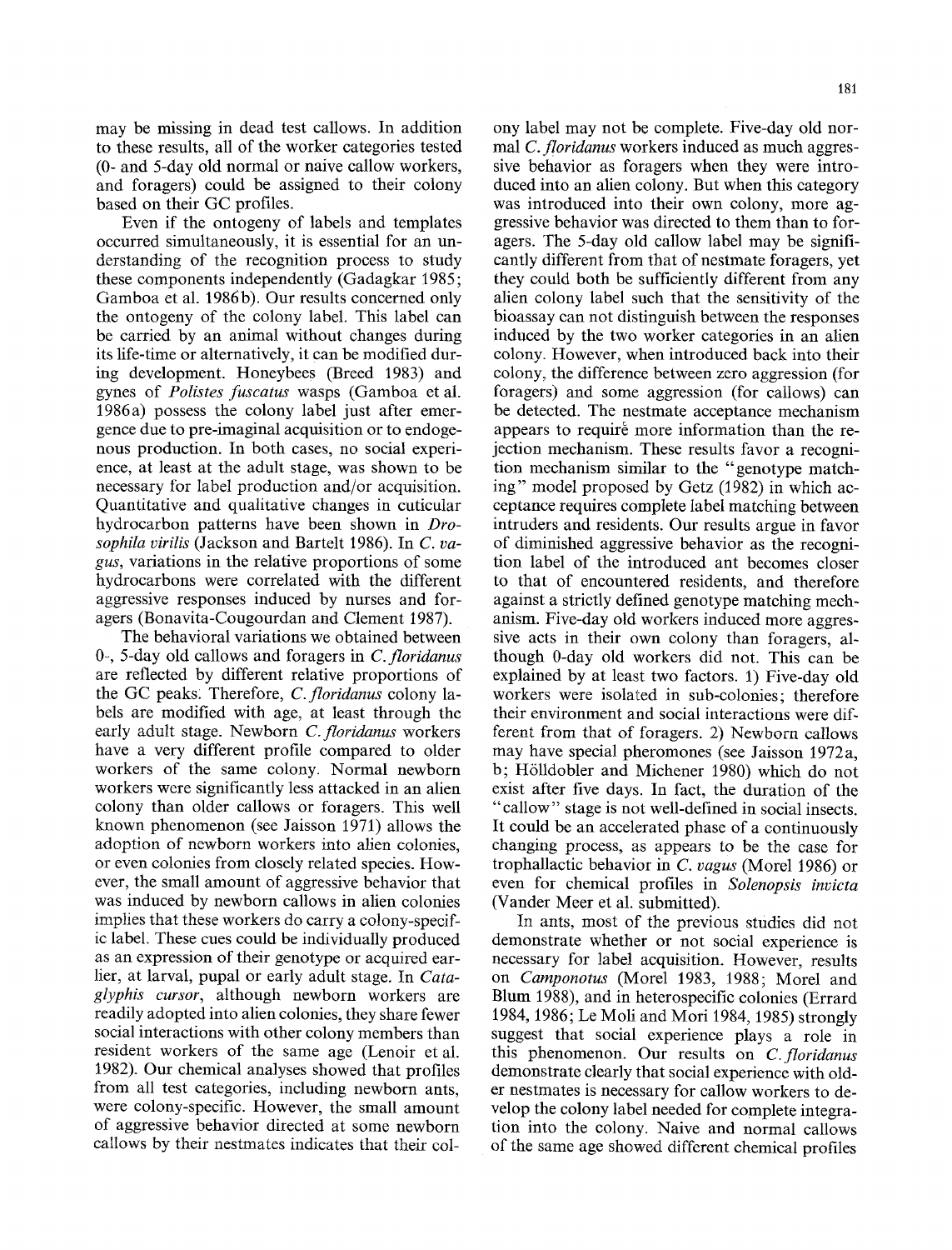**and their introduction induced different behavioral responses, either in their own colony or an alien colony. In their own colony, both 0- and 5-day old naive callows were more attacked than normal callows. In the alien colony, 0-day naive callows were less attacked than 0-day normal callows. Thus the different label carried by naive newborn workers allows them to be accepted into their own colony and to induce less aggressive behavior in an alien colony than normal workers of the same age. No difference in aggression was noted in 5-day old naive and normal callows when introduced into alien colonies, probably because of the development of a more complete colony label, which may combine food and nestmate odors. More aggressive acts were displayed toward 0-day naive workers by alien workers than by nestmates in all treatments (washed ants not included). However, 5-day old naive workers were more attacked by alien workers only for the freeze-killed worker treatment. In addition to the comparison of the chemical profiles, these results indicate that a naive newborn worker individually produces a part of the colony label, or acquired it at the larval or pupal stage (it is not possible at this time to choose between the two hypotheses). But it is not sufficient for complete integration. After five days isolated together from the colony, naive workers could develop a group odor that begins to diverge from their parent colony odor. This could account for**  aggression directed at them in both alien and their **own colonies. Induction of aggressivity between nestmates after a long separation is known in ants (Wallis 1962; Provost 1985; Errard 1986).** 

**A combined behavioral and chemical study of the ontogeny of nestmate recognition demonstrated that the recognition cues, and consequently the recognition response displayed to their bearer, change with age in the ant** *Camponotusfloridanus.*  **It also showed that social experience with older nestmates is necessary to develop and/or acquire a complete colony-specific label.** 

*Acknowledgements.* **This work was in part performed in M.S. Blum's laboratory, Department of Entomology, University of Georgia and partly supported by the Formation des Francais a l'Etranger, Ministere des Relations Exterieures, France. We thank D.F. Williams for the colonies of** *C.floridanus* **raised in the laboratory, and C.S. Lofgren and M.S. Obin for reviewing the manuscript.** 

#### **References**

- Beecher MD (1982) Signature systems and kin recognition. Am Zool 22: 477-490
- Bonavita-Cougourdan A, Clement JL, Lange C (1987) Nestmate recognition: Cuticular hydrocarbons and colony **odor**  in the ant *Camponotus vagus* Scop. J Entomol Sci 22:1-10
- Bonavita-Cougourdan A, Clement JL (1987) Sub-caste discrimination in the ant *Camponotus vagus* Scop. In: Eder J, Rembold H (eds) Chemistry and biology of social insects. Proc 10th int Cong IUSSI, Peperny, München, p 475
- Breed MD (1983) Nestmate recognition in honeybees. Anim Behav 31 : 86-91
- Breed MD, Bennett B (1988) Kin recognition in highly social insects. In: Fletcher DJC, Michener CD (eds) Kin recognition in animals. Wiley, New York (in press)
- Carlin NF, H611dobler B (1983) Nestmate and kin recognition in interspecific mixed colonies of ants. Science 222:1027-1029
- Carlin NF, H611dobler B (1986) The kin recognition system **of** carpenter ants *(Camponotus* spp.). I. Hierarchical cues in small colonies. Behav Ecol Sociobiol 19:123-134
- Carlin NF, H611dobler B (1987a) The kin recognition system **of** carpenter ants *(Camponotus* spp.). II. Larger colonies. Behav Ecol Sociobiol 20:209-217
- Carlin NF, H611dobler B (1987b) The kin recognition system **of** carpenter ants *(Camponotus* spp.). III: Within-colony disefimination. Behav Ecol Sociobiol 20: 219-227
- Errard C (1984) Evolution en fonction de l'age des relations sociales dans les colonies mixtes plurispecifiques chez les fourmis des genres *Camponotus* et *Pseudomyrmex.* Insectes Soc 31 : 185-194
- Errard C (1986) Role of early experience in mixed-colony **odor**  recognition in the ants *Manica rubida* and *Formica selysi.*  **Ethology** 72: 243-249
- Errard C, Jallon JM (1987) An investigation of the development **of** chemical factors in ants intrasociety recognition. In: Eder J, Rembold H (eds) Chemistry and biology of social insects. Proc 10th Int Cong IUSSI, Peperny, München, p 478
- Gamboa GJ, Reeve HK, Fergusson ID, Wacker TL (1986a) Nestmate recognition in social wasps: The origin and acquisition of recognition odours. Anim Behav 34:685-695
- Gamboa GJ, Reeve HK, Pfennig DW (1986b) The evolution and ontogeny of nestmate recognition in social wasps. Ann Rev Entomol 31:431-454
- Gadagkar R (1985) Kin recognition in social insects and **other**   $animals - A$  review of recent findings and a consideration **of** their relevance **for the theory of** kin selection. Proc Indian Acad Sci (Anim Sci) 94: 587-621
- Getz WM (1982) An analysis of learned kin recognition in social Hymenoptera. J Theor Biol 99 : 585-597
- H611dobler B, Michener CD (1980) Mechanisms of identification and discrimination in social Hymenoptera. In: Markl H (ed) Evolution of social behavior: Hypotheses and empirical tests. Dahlem Konferenzen 1980. Verlag Chemic, Weinheim, pp 35-58
- Jackson LL, Bartelt RJ (1986) Cuticular hydrocarbons of *Drosophila virilis.* Comparison by age and sex. Insect Biochem 16: 433-439
- Jaisson P (1971) Experiences sur l'agressivite chez les fourmis. CR Acad Sci Paris ser D 273 : 2320-2323
- Jaisson P (1972a) Nouvelles experiences sur l'agressivite chez les fourmis; existence probable d'une substance active inhibitrice de l'agressivite et secretee par la jeune formicine. CR Acad Sci Paris ser D 274: 302-305
- Jaisson P (1972 b) Mise en evidence d'une pheromone d'attractirite produite par la jeune ouvriere de *Formica* (Hymenoptera: Formicidae). CR Acad Sci Paris ser D 274:429-432
- Jolliffe IT (1986) Principal Component Analysis, Springer, Berlin Heidelberg New York
- Le Moli F, Mori A (1984) The effect of early experience on **the development of"** aggressive" behaviour in *Formica lugubris* Zett. (Hymenoptera: Formicidae). Z Tierpsychol 65 : 241-249